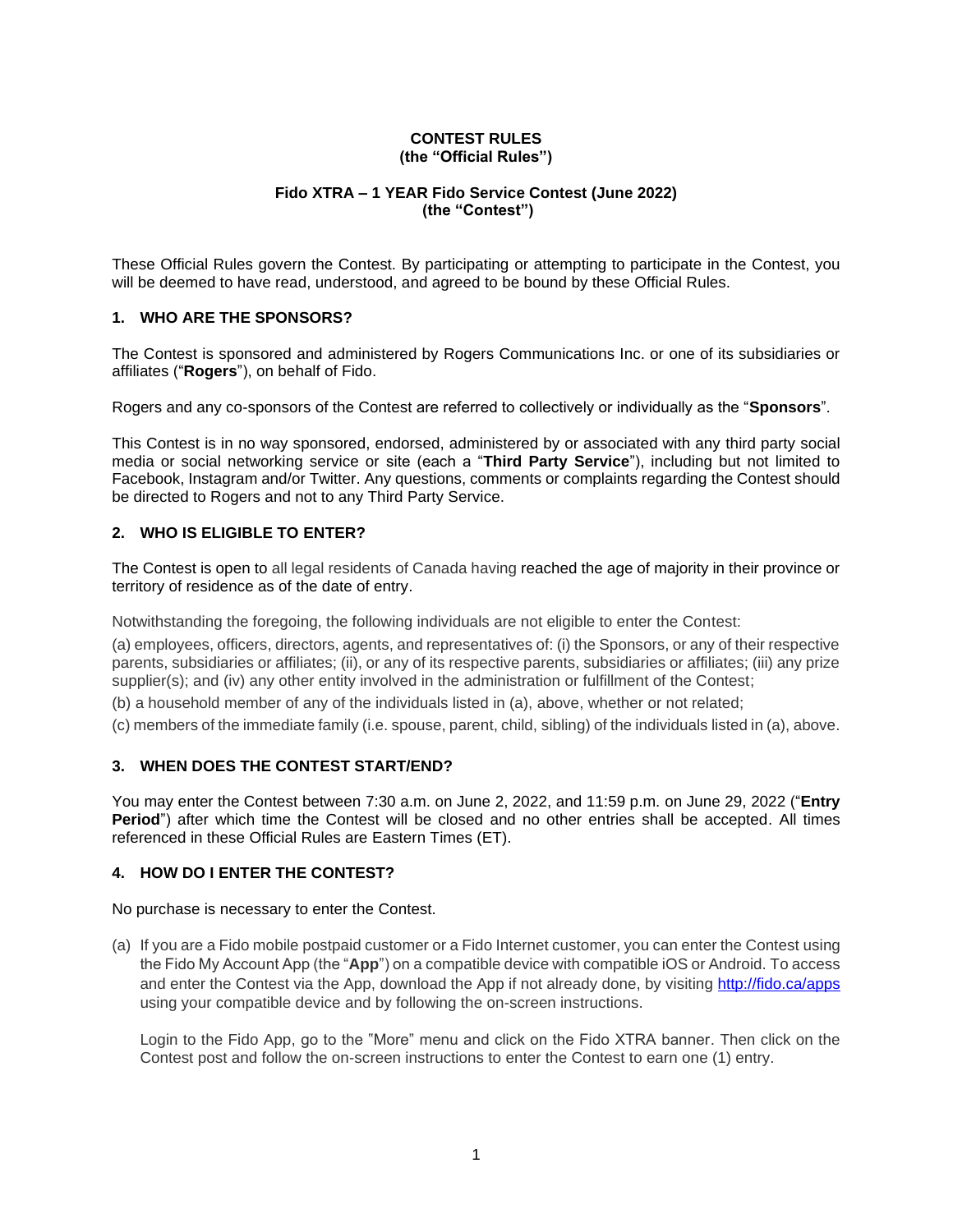(b) To enter without using the Fido App, mail during the Entry Period a letter with your name, address, day and evening telephone numbers, email address, age, and Contest name to the attention of N. Stamadianos, "Fido XTRA – 1 YEAR Fido Service Contest – June 2022" at 800 rue de la Gauchetière Ouest, Suite 4000, Montreal, QC, H5A 1K3. Mail-in entries must be postmarked within the Entry Period and be received prior to the random prize draw date (outlined in Section 10 below) to be valid. Limit of one (1) entry per postage-stamped envelope per person.

# **5. HOW MANY TIMES MAY I ENTER THE CONTEST?**

There is a limit of one (1) entry per person per day during the Entry Period.

## **6. COULD MY ENTRY BE REFUSED OR REJECTED?**

Your entry could be refused or rejected if:

- (a) you attempt to enter the Contest in a fashion not authorized by these Official Rules;
- (b) your entry contains false or misleading information, or is late, falsified, illegible, damaged or incomplete or otherwise irregular;
- (c) your entry is submitted using robotic, automated, programmed, or other illicit means; or
- (d) your entry is not in compliance with these Official Rules.

The Sponsors reserve the right to refuse any entry for any other reason as they may determine.

## **7. WHAT ARE THE CONDITIONS OF ENTRY?**

By entering the Contest:

- (a) you agree to be bound by these Official Rules and by the decisions of the Sponsors, which decisions are final, binding and conclusive;
- (b) you represent and warrant that: (i) your entry, including any material comprising your entry (e.g. name, user name, profile picture, etc., as applicable) and any material submitted with your entry (e.g. photograph, video, written submission, or other form of submission, as applicable) (all such material, collectively, the "**Entry Material**") is original to you, (ii) you have all necessary rights in and to your Entry Material to enter the Contest, including the consent of any third parties whose personal information is included in your Entry Material, and (iii) your Entry Material does not contain, depict, include or involve content that is, or could reasonably be considered to be, inappropriate, unsuitable or offensive, as determined by the Sponsors;
- (c) you understand and agree that your entry, including your Entry Material, will not be returned to you and may be moderated or edited by Rogers as it deems appropriate;
- (d) you grant to the Sponsors the irrevocable right to use your Entry Material in any media worldwide and for any purpose related to the Contest (or any similar contest), including the right to use, reproduce, modify, adapt, translate, or create derivative works from, your Entry Material without notification, compensation or additional consideration to you;
- (e) you waive all claims of moral rights in any use of your Entry Material by Rogers pursuant to the rights granted in these Official Rules; and
- (f) you waive and forever discharge the Sponsors, their respective parents, affiliates, and subsidiaries, any other companies associated with the Contest, and all of their respective directors, officers, employees, agents, representatives, licensees, successors and assigns, as well as any Third Party Services, (collectively, the "**Releasees**"), and agree to indemnify and hold harmless each of the Releasees, from and against any and all claims, damages or liability, including any costs or losses related to personal injury, death, damage to or loss or destruction of property, arising out of, or in any way related to, (i) your participation in the Contest, (ii) the awarding, receipt, possession, use or misuse of any prize, in whole or in part, including participating in travel or any activity related to the prize, (iii)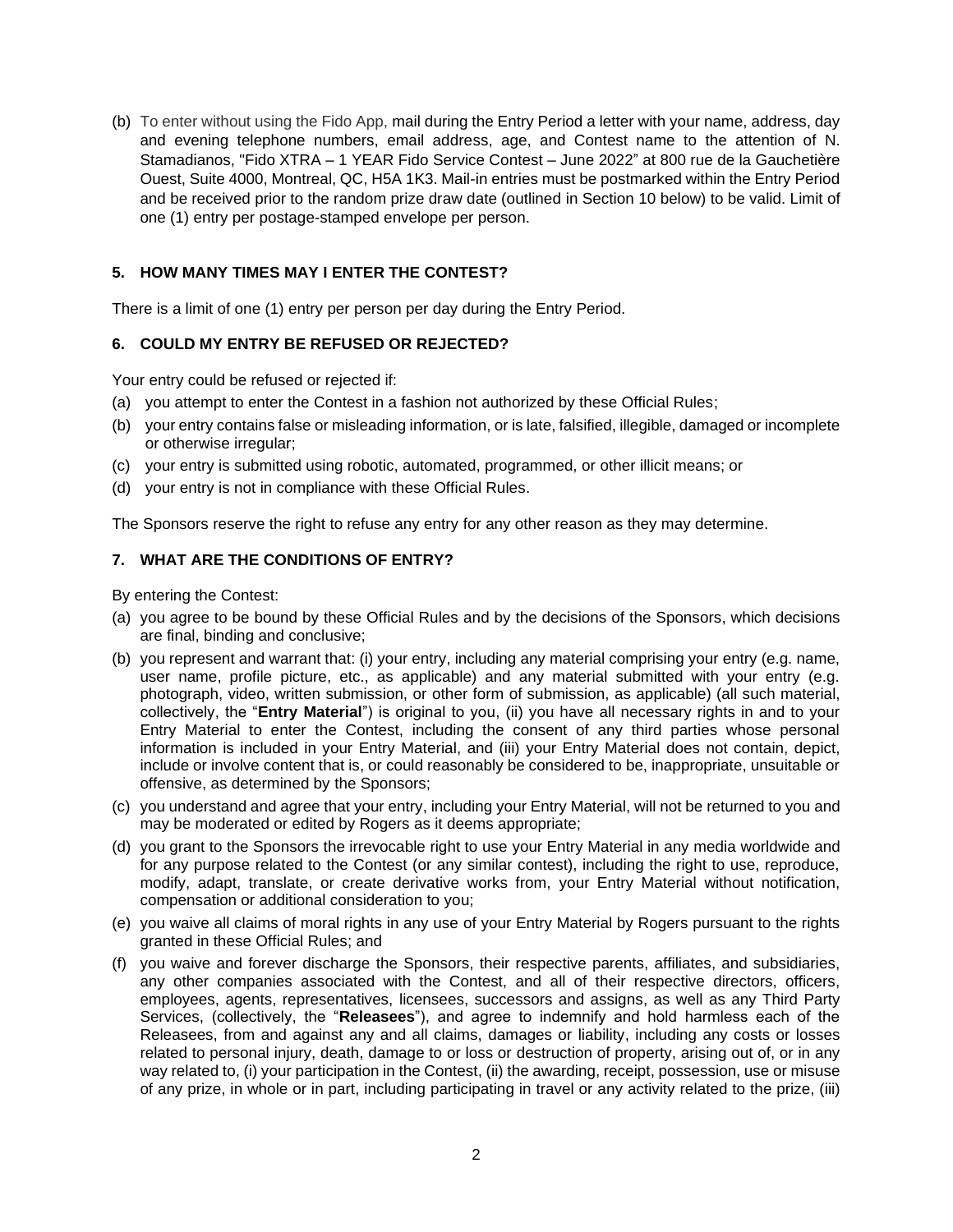the use of any Entry Material or Publicity Material (defined below) in accordance with the rights granted in these Official Rules, or (iv) any breach of these Official Rules.

## **8. WHAT ARE THE CONTEST PRIZES?**

There are ten (10) prizes to be won as follows:

• A one-time credit representing one year of Fido service based on the winner's mobile or internet monthly service fee as of the date of the draw (one mobile line or one internet service, as applicable), to be applied to the winner's Fido account (no device included). The maximum onetime credit for each prize is up \$900.

Limit of one (1) prize per person.

## **9. ARE THERE ANY PRIZE CONDITIONS?**

All prize particulars will be determined by the Sponsors in their sole discretion. In addition to any prize conditions provided elsewhere in these Official Rules, any prize awarded in the Contest is subject to the following conditions:

- (a) Except for gift cards, vouchers or cash prizes, the prize value in these Official Rules is approximate only. You will not be compensated if actual prize value is lower than the value quoted in these Official Rules;
- (b) The Sponsors reserve the right, in their sole discretion, to substitute a prize, in whole or in part, with a prize or prize component of equal or greater value if the prize or any component thereof cannot be awarded for any reason;
- (c) The prize must be accepted as awarded and may not be transferred or resold, unless otherwise determined by the Sponsors. The prize may not be exactly as advertised. The prize is provided "as is" without representation or warranty of any kind by the Sponsors; and
- (d) Any unused portion of the prize, once awarded, will be deemed forfeited. The prize will not be replaced if lost, destroyed, mutilated or stolen.

#### **10. HOW WILL THE POTENTIAL WINNER(S) BE SELECTED?**

On or about June 30, 2022 (the "**Draw Date**") at the offices of PRIZELOGIC located at 7702 E Doubletree Ranch Road, Suite 200, Scottsdale, AZ, United States, 85258, PRIZELOGIC representative will conduct a random draw from among all eligible entries received in the Grand Prize Draw.

For each prize to be awarded pursuant to these Official Rules, one entrant will be randomly selected as a potential winner and notified in the Fido My Account application in the Fido XTRA section, via push notification, inbox message or by the Administrator by text message, phone, and/or email on or about July 7, 2022.

In the event that any potential winner does not respond to such notification within five (5) business days, declines a prize for any reason, or does not meet the requirements set forth in these Official Rules, as determined by the Sponsors, the potential winner will be disqualified and, time permitting, an alternate potential winner may be randomly selected from among the remaining eligible entries, or the prize may be cancelled.

If, as a result of an error relating to the entry process, drawing or any other aspect of the Contest, there are more selected entrants than contemplated in these Official Rules, there will be a random draw amongst all eligible prize claimants after the Contest's closing date to award the correct number of prizes.

#### **11. HOW CAN A POTENTIAL WINNER BECOME A WINNER?**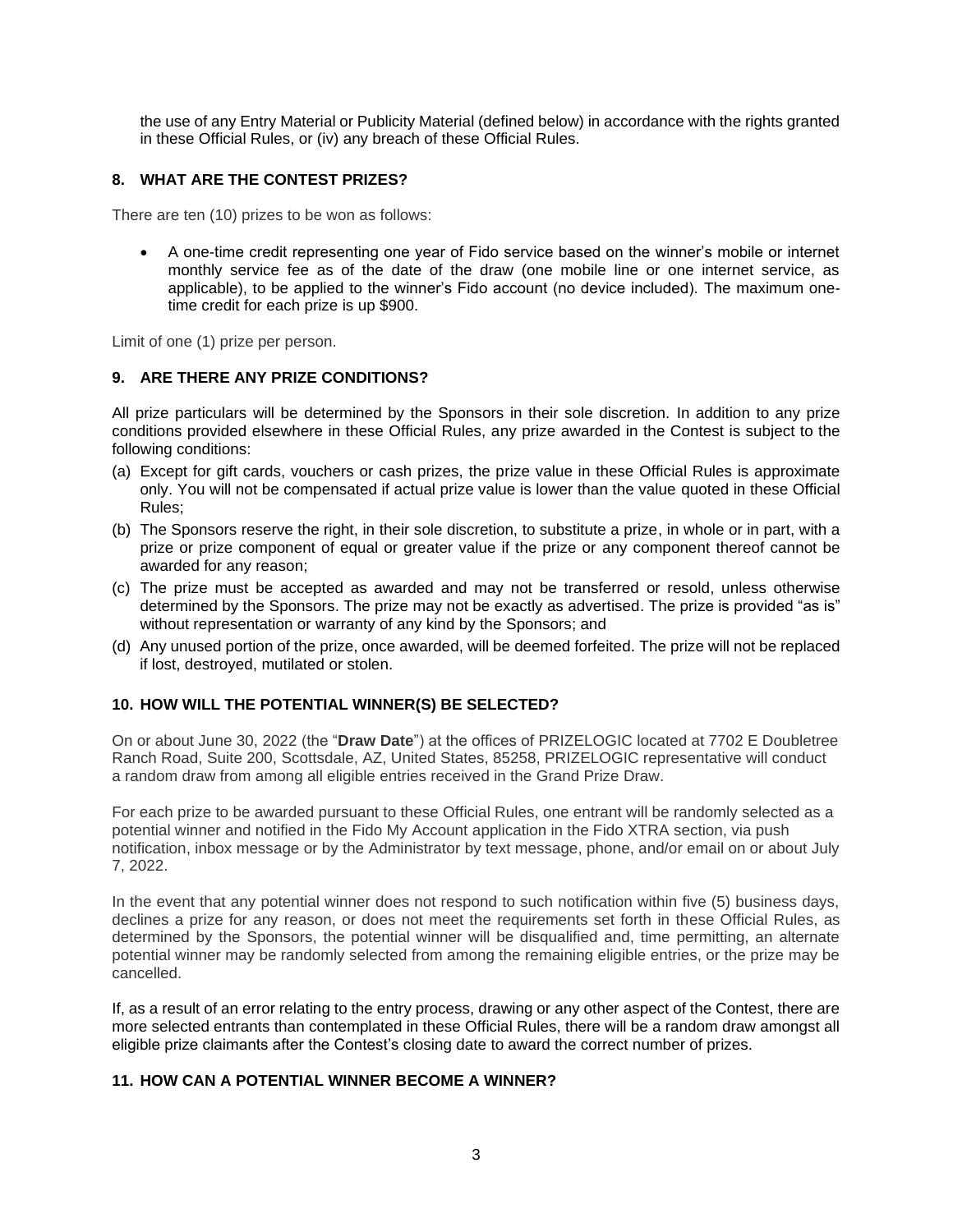Before being declared a winner, a selected entrant must:

- (a) correctly answer, without assistance, a time-limited, mathematical skill-testing question to be administered by the Sponsors;
- (b) be in compliance with these Official Rules;
- (c) acknowledge and accept, within any designated time period, a digital release of liability and consent to publicity form (the "**Digital Release Form**") and any other documentation as reasonably required. If the potential winner is a minor, their parent or legal guardian must acknowledge and accept the Digital Release Form; and
- (d) at the request of the Sponsors, provide proof of identification to confirm eligibility or to claim a prize, or provide proof that they are the authorized account holder of any account associated with the selected entry.

## **12. WHAT ARE THE ODDS OF WINNING A PRIZE?**

The odds of winning depend on the number of eligible entries received.

#### **13. HOW DO I CLAIM A PRIZE?**

Once a potential winner is confirmed as a winner, prize distribution will be promptly coordinated. If a winner fails to take delivery of the prize as instructed, the prize will be deemed forfeited.

# **14. WILL I APPEAR IN ANY PUBLICITY IF I AM A WINNER?**

If you are a winner, the Sponsors may require you to appear in publicity related to the Contest or to any similar contest. By accepting a prize, you:

- (a) grant to the Sponsors the irrevocable right to record, photograph or otherwise capture or document you, your likeness, your voice, or any statements you make regarding the Contest or the prize, by any available means;
- (b) agree that any such captured material, together with your biographical information, such as name or place of residence, or your Entry Material (collectively, all such materials, the "**Publicity Material**") may be used by the Sponsors or their licensees, successors, or assigns (collectively, the "**Publicity Parties**") in any media, whether now known or later devised, worldwide and in perpetuity, for advertising or promotional purposes related to the Contest or any similar contest. Any such use of the Publicity Material may include the reproduction, modification, adaptation, translation or creation of derivative works from your Entry Material;
- (c) acknowledge that the Publicity Parties shall not be required to compensate you, notify you, or request your permission in connection with their use of any Publicity Material, unless otherwise prohibited by law; and
- (d) waive any rights that you may have or that may otherwise exist in connection with any use of the Publicity Material by any of the Publicity Parties, including any moral rights in any such Publicity Material.

#### **15. HOW WILL MY PERSONAL INFORMATION BE COLLECTED, USED AND DISCLOSED?**

By entering the Contest, you consent to Fido's collection, use and disclosure of your personal information in accordance with the Fido Privacy Policy, available at [www.fido.ca/privacy,](https://www.fido.ca/privacy) for purposes of administering the Contest as described in these Official Rules.

Over the course of participating in the Contest, you may be given the option to receive commercial emails or other communications of a commercial nature (collectively, "**Commercial Communications**") from the Sponsors or other parties. Should you elect to receive Commercial Communications from Rogers, your personal information will be used by Rogers to that end, in accordance with the Rogers Privacy Policy at [www.rogers.com/privacy.](http://www.rogers.com/privacy)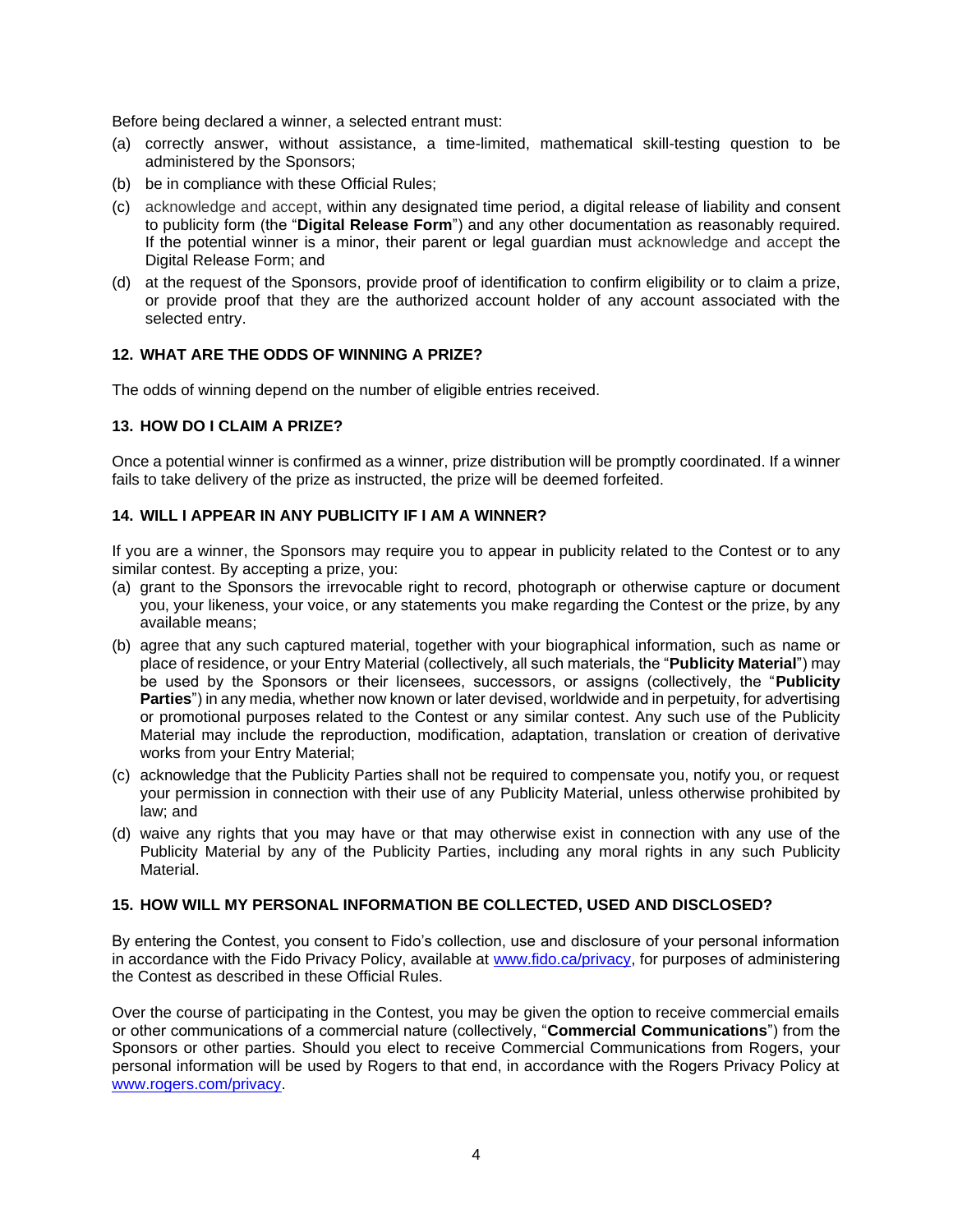Your personal information may be disclosed to a third party in the following circumstances:

- (a) in accordance with these Official Rules, or with your consent, or as otherwise permitted or required by law;
- (b) you elect to receive Commercial Communications from a party other than Rogers;
- (c) to coordinate the fulfillment or provision of the prize with a prize supplier; and/or
- (d) if you have been asked to sign and return a Release Form or other documentation in accordance with the terms of these Official Rules, Rogers may disclose your personal information to any interested party, such as an entity who is released from liability.

### **ROGERS' DISCLOSURE OF YOUR PERSONAL INFORMATION TO ANOTHER PARTY WILL CAUSE YOUR PERSONAL INFORMATION TO BE SUBJECT TO THAT PARTY'S PRIVACY POLICY AND PRACTICES.**

#### **16. HOW DO THE RELEASEES LIMIT THEIR LIABILITY?**

The Releasees assume no liability for the following:

- (a) stolen, late, incomplete, illegible, inaccurate, misdirected, lost, misrouted, scrambled, damaged, delayed, undelivered, mutilated, jumbled, or garbled entries, transmissions, email, mail, or other communications;
- (b) any error, omission, interruption, defect or delay in transmission, processing, or communication;
- (c) failures or malfunctions of, or difficulties with, computer hardware or software, telephones, telephone lines, telephone systems, or network, cable, satellite, server, or website connections;
- (d) printing, typographical, or other errors appearing within these Official Rules, in any Contest-related advertisements, or in Contest-related materials;
- (e) incorrect or inaccurate information, including where caused by website users, tampering, hacking, or by any equipment or programming associated or used in connection with the Contest;
- (f) injury or damage to any computer or other device resulting from or otherwise related to participation in the Contest, the use of any website, or the downloading or accessing of any materials;
- (g) anyone being incorrectly or mistakenly identified as a winner or potential winner; and/or
- (h) any other errors, problems or difficulties of any kind, whether human, mechanical, electronic, or otherwise, relating in any way to the Contest, including those errors, problems or difficulties that may relate to the administration of the Contest, the processing of entries, the advertising of the Contest, the announcement of any prize or prize winner, or the cancellation or postponement of any event.

### **17. WHAT LAWS APPLY TO THE CONTEST?**

The Contest is subject to applicable federal, provincial and municipal laws and regulations. Any attempt to undermine the legitimate operation of the Contest may be a violation of criminal or civil laws. Should any such attempt be made, the Sponsors reserve the right to seek remedies and damages to the fullest extent permitted by law.

## **18. CAN THE SPONSORS CANCEL OR AMEND THE CONTEST?**

The Sponsors reserve the right, in their sole discretion, to cancel, modify, or suspend the Contest or amend these Official Rules at any time, for any reason whatsoever, subject to prior approval by the Régie des alcools, des courses et des jeux, if legally required.

You may not amend these Official Rules in any way.

### **19. COULD THE SPONSORS DISQUALIFY OR BAN SOMEONE FROM A CONTEST?**